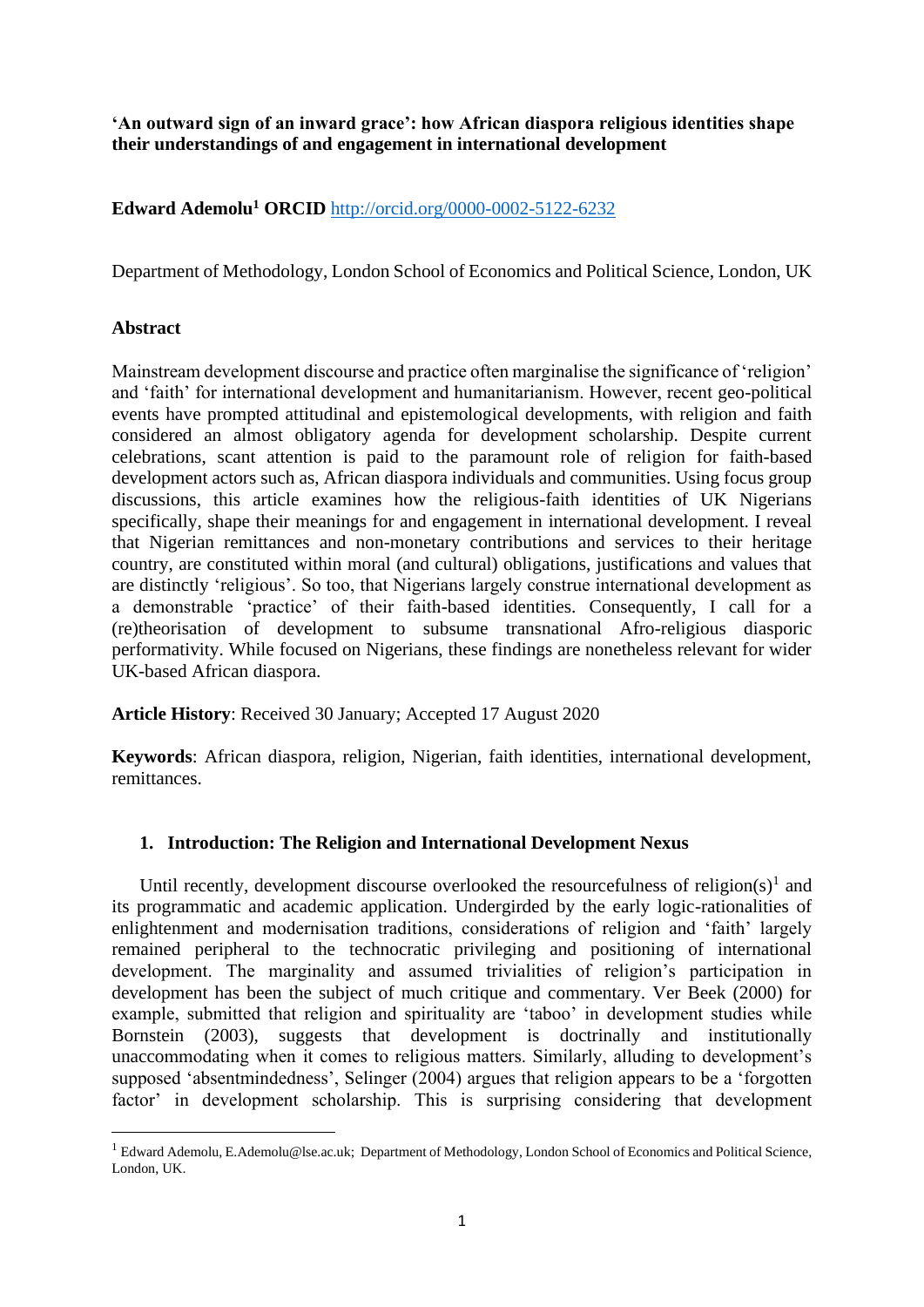intervention and humanitarianism are constituted in and historicised by religiously rationalised missionaries, enterprises and other attendant faith-inspired materialisms during periods of colonial administration.

Despite long being something of a red-headed stepchild in international development, Balchin (2007, 532) and Carbonnier (2013), observe that religion (and the 'f-word' ('faithbased')), is currently basking in the unremitting glory of its long-awaited Cinderella moment, given its 'policy-sexy' significance right now in development agendas. We are reminded by Jones and Petersen (2011, 1292) however, that religion's ceremonious address is not the initiative of academia, rather it "came from the development industry particularly the big multilateral and bilateral donors than from universities and research organisations." As such, as recent as the mid-1990s various governments and development institutions reprioritised and strategically engaged with religion and faith-based organisations, with the then James Wolfensohn-helmed World Bank Group trendsetting this attitudinal and policy shift in development-religion cooperation. Indisputably, the catastrophes of September 11 and the ensuing intensification of Islamic and Christian fundamentalism are critical contemporary moments which (re)orientated a shift in messaging towards more explicitly religiously minded discussions for global development agenda (Carbonnier, 2013).

Appropriately, academia has followed suit with a growing body of interesting and engaging development studies literature and commentaries, analysing and critiquing the various meaning(s), centrality and functionalities of religion(s), faith and spiritualities in and for development, especially in relation to the different affordances and limitations of faith-based organisations (FBOs) (See, e.g., Clarke and Jennings 2008; Rakodi, 2007; Deneulin and Bano, 2009; Ager and Ager, 2011). Despite these critical appraisals across the interdisciplinary development field, there is a noticeable absence of scholarship pertaining to the role(s) that 'religiosity' and faith<sup>2</sup> subjectivities have for diaspora<sup>3</sup> individuals and communities living in the UK. This is especially true for those of Nigerian heritage, who are actively engaged in international development. By looking at the empirical realities of Nigerian diaspora communities specifically, we better understand the different ways in which the development and religion axis matter for how they comprehend, prioritise and participate in international development. Before we delve into this issue any further, however, it is important that we first take a brief detour towards understanding the contributions and varied forms of engagement that diaspora communities have with international development, and particularly those of Nigerian heritage living in the UK.

### **1.2. UK Diaspora and their contributions to International Development.**

Critical and mainstream development studies have increasingly acknowledged, incorporated and analysed diaspora with Global Southern<sup>4</sup> heritages, as 'development actors', documenting the numerous and differentiated ways that these communities support and participate in international and local forms of development. They have equally shown that diaspora engagement with mainstream  $NGOs<sup>5</sup>$  and development corporations have important implications for not only their countries of heritage but the overall trajectory of global development (see, e.g., Agarwal and Andrew 2002; Davies, 2012; Wilcock, 2018).

According to Maurice (2014), within the UK specifically, there are approximately 2.8 million people from diaspora communities, accounting for around 4.4% of the total British population, however it is anecdotally suggested that this number is actually upwards of 4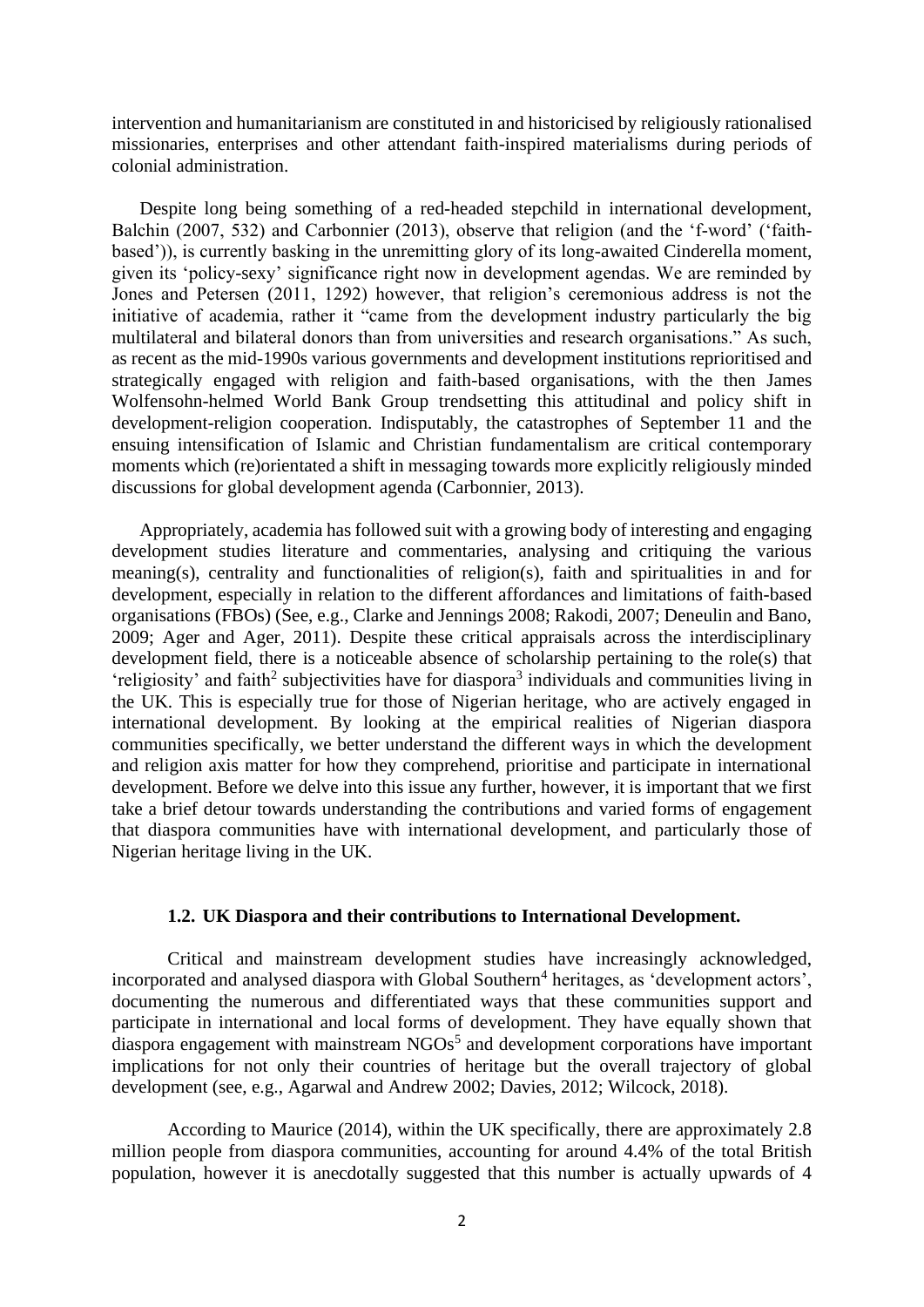million – given contradictions associated with the 'undocumentedness' of those so-called clandestine, illegal and transitionary migrant populations. In terms of Black African identifying communities, the 2011 UK Census recorded 989,628 living in England and Wales, with approximately 20 to 30% being of Nigerian heritage<sup>6</sup> (ONS, 2011). With varied established connections to countries engaged with development cooperation, diaspora communities have long contributed financially and in-kind to international development. Despite comprising a small percentage of the UK's overall population, their development contributions via remittances, for example, almost equates the whole of Britain's official development aid budget. So too, private international donations to INGOs are estimated at £1billion, compared to more than £2.5billion in formal remittances (The Independent, 2013). A report by the World Bank found that Nigerians, among all UK diaspora, repatriate the most remittances, an estimated £3.27 million in 2017, with Nigeria now being the largest diaspora-remittance recipient in sub-Saharan Africa and the sixth largest among lower-middle-income-countries (World Bank 2018).

A large body of literature has examined the significance of African diaspora transnational remittances in addressing exigency caused by development-related issues and concerns of poverty and inequality in their countries and communities of heritage. While Nigerians historically contribute to the alleviation of poverty at the household level via direct investments to immediate and extended families. These communities also contribute significantly to the development of vital sectors of the economy and to national growth through other forms of non-monetary social remittances such as, technological skills transfer, expertise, entrepreneurship, and corporate affiliations. Similarly, evidence has pointed to the notable contributions of other actively engaged African diaspora communities such as, Ethiopian, Somali, Eritrean and Ugandan diaspora, whose financial, ideological and political support, lobbying and interference in the international sphere and their 'host' countries, accelerate and prolong peacebuilding efforts (Davies, 2012; Laakso and Hautaniemi, 2014).

However, development NGOs are rarely called-upon as intermediaries by UK Nigerians for these activities, for several important reasons, not least, a fair amount of scepticism towards international and local charities. Ademolu (2018; 2019) observed for instance, that Nigerians are highly sceptical of NGOs supposed 'good intentions' for their fundraising appeals given the negative portrayal of Black African poverty. According to Ademolu, this mistrust of NGOs, has caused Nigerians to bypass prominent UK-based povertyalleviating agencies in the mainstream development sector, to remit via religious organisations. It is on this note, that we return to the issue at hand with which this article is concerned. While, literature shows that diaspora communities, including Nigerians, are important drivers of poverty alleviation 'beyond' official aid, making meaningful and productive engagements with international development in their countries of heritage. So too, that religion is development's 'new darling'. There seems to be no scholarly consolidation between the two. As such, little is known about how 'religion' is intimately tied to, and implicated in (the 'whys' behind) some of these transnational activities, and specifically, how the religious identities of Nigerian development actors shape their interpretations of and justifications for international development.

Scholarship on the different ways that development is understood and engaged by various communities is often contextualised by analyses of how it is communicated to general audiences via established motifs of poverty, rooted in media-dominated public representations and discourses of 'charity and 'need' (see, e.g., Ademolu and Warrington, 2019; Smith et al. 2013; Mostafanezhad, 2013). Yet little consideration is afforded to the role and implications of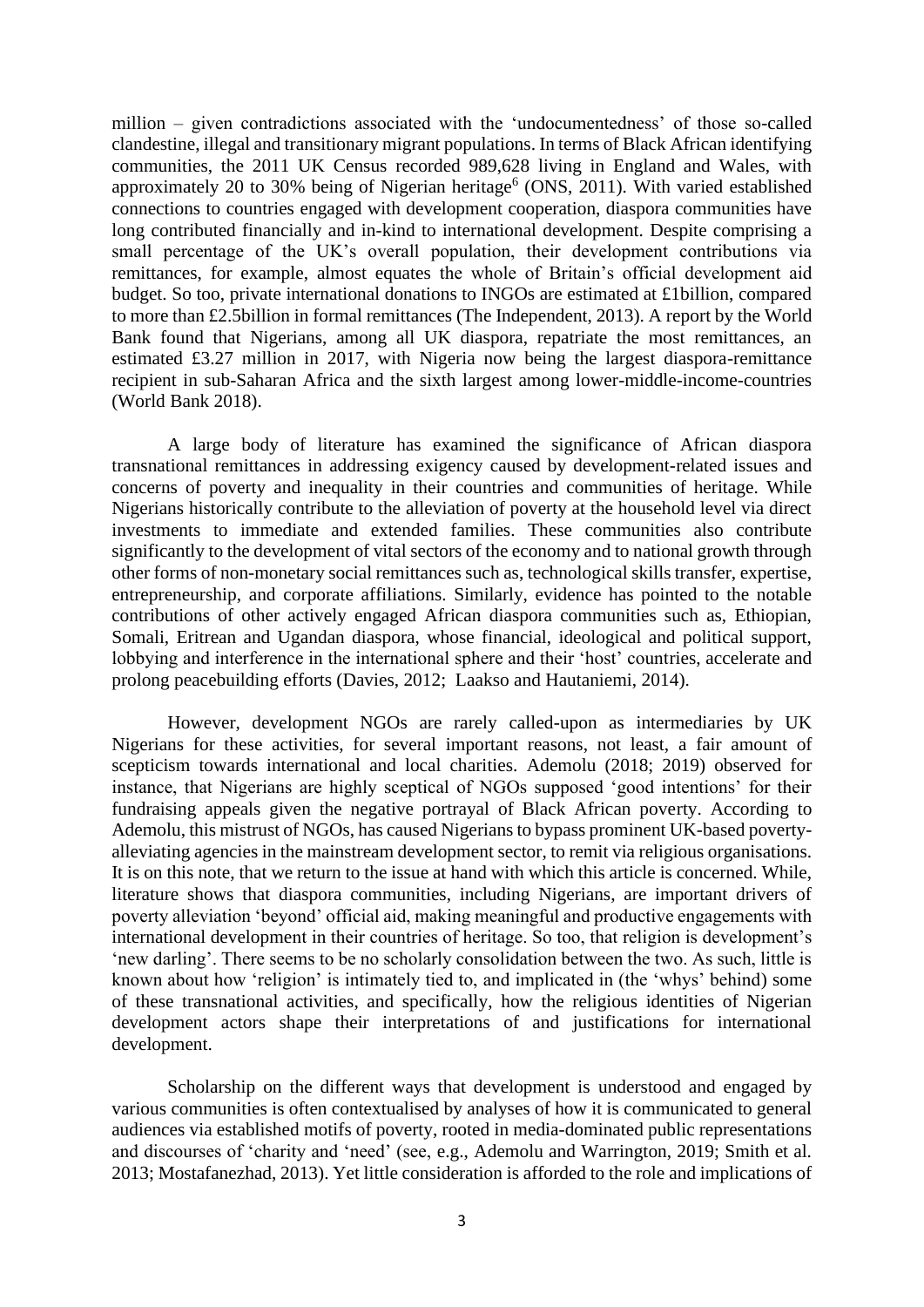religion and communities' faith subjectivities. This critical gulf in knowledge precludes any intellectual engagement with understanding the centrality of religion(s) and religious-faith identities for Nigerian-development relationships. This has important implications for international development studies, policy, and practice(s), especially for the recognition (and inclusion) of diaspora identities for engendering forms of cooperation and alliances with religious members of these communities.

Are we to assume that religion(s) and faith identifications are inconsequential or secondary to how diaspora participate in and negotiate understandings of international development? Or are they much more significant and constitutive than we think? Is there space for religiously informed interpretations of international development that move beyond its definitional and operational preoccupation with technocratic rationality<sup>7</sup> to allow for new and extended conceptual possibilities? All these speculative questions and theoretical possibilities constitute the intellectual space within which this article is implicated.

### **2. Methodology**

A qualitative methodology was adopted using focus group discussions. While not unproblematic,<sup>8</sup> focus groups are productive in eliciting and analysing peoples' views and encourage debate, discussion, and exchange of multiple and differentiated perspectives, interpretations and experiences unlike individual interviews (Gilbert, 2008). A purposeful sampling approach was used in identification and selection of focus group participants, so that they reflected the research's epistemological and empirical ambitions and provided information-rich material (Onwuegbuzie and Leech 2007; Clough and Nutbrown, 2012).

A total of seven focus group discussions were conducted comprised of 31 participants. All participants were aged between 18-65 years old. Group segmentation/membership was informed by predetermined theoretical propositions and relevant literature. In practice this included first and second generation<sup>9</sup> Black British people (both male and female) of Nigerian heritage from different educational, professional, and socio-economic backgrounds.

In terms of religious affiliation, 90% of participants were Christian, while 10% were Muslim. According to communities and local government research (Change 2009, 33), this appropriately reflects the relatively small proportion of Nigerian Muslims in the UK, "Christians are the dominant Nigerian faith community in England, with only 9% identifying itself as Muslim".

It would be remiss of me not to proffer some explanation for the noticeable Nigeriancentricity of this research. Why the preoccupation with the empirical interest of Nigerians? As aforementioned, this article is concerned with the religious-faith identifications of African diaspora communities. Appropriately, Nigerians living in the UK are a model case study for several reasons not least that, in terms of community representation, Nigerians are the largest African national group in the UK where they comprise at least every five Black African (Imoagene 2017). This proportion would be larger if one added first and second-generation diaspora Nigerians, however it is almost impossible to identify them from the census data where they are subsumed in an all-inclusive Black African categorisation, therefore, eliding substantial heterogeneity with respect to national origins. Historical immigration to the UK and especially its histories of colonialism, has also meant that it hosts many different, longestablished, and newly formed communities of Nigerian heritage. Moreover, with Nigeria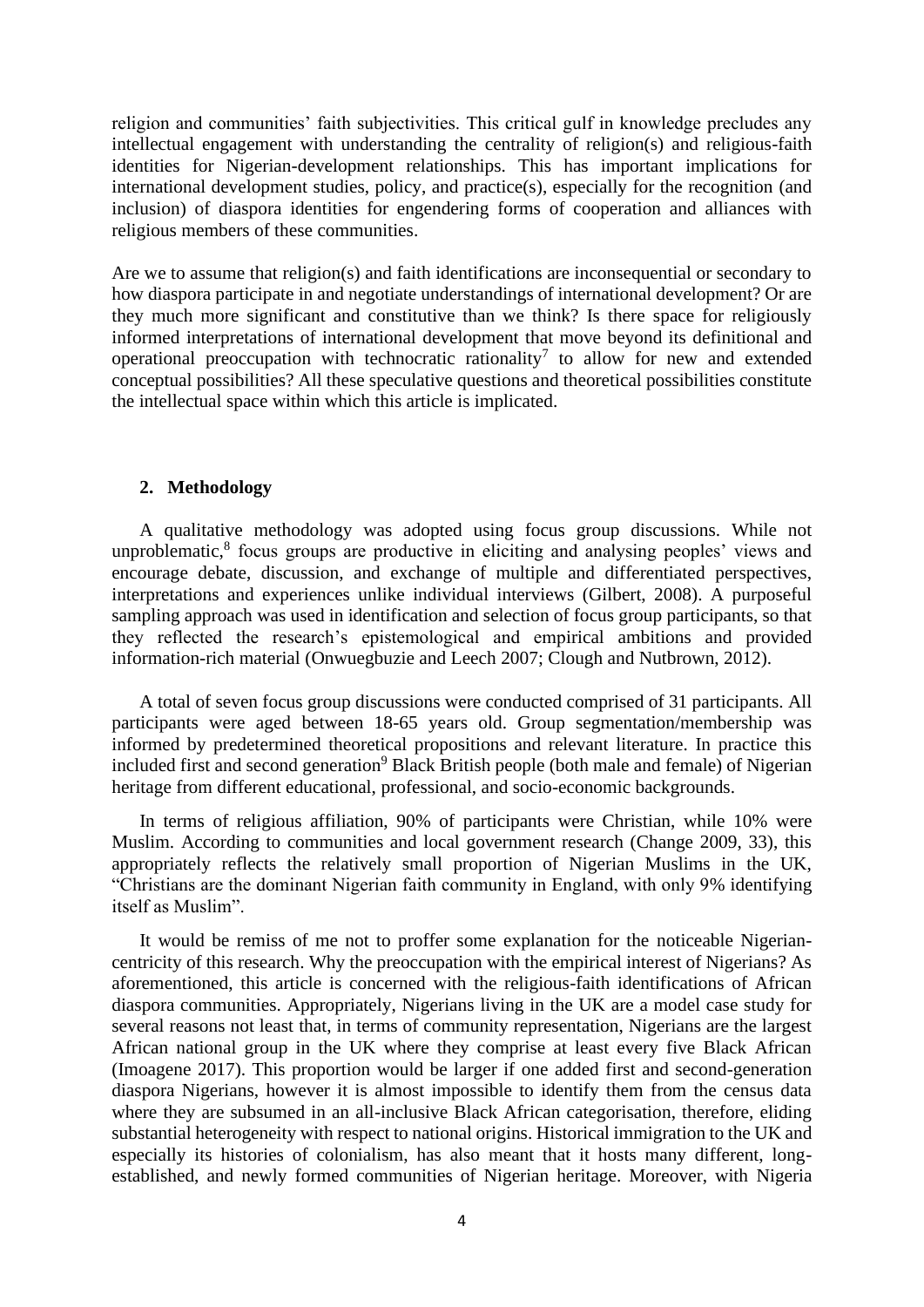being a former British protectorate and a current member of the British Commonwealth, Nigerian diaspora living in the UK are very well established, with communities concentrated in major cities, and overwhelmingly London, which hosts over 75% (Imoagene 2017).

The apparent centrality of religion for many Nigerians was another important consideration. Contrary to conventional wisdom about progressive secularisation in contemporary Britain, theologian David Goodhew has argued that this is partially true, given that Christianity for example, is experiencing both death and resurrection<sup>10</sup> (2012: p. 253) with substantial and sustained growth in Christianity identification and practice among Black minority communities and Black Majority Churches<sup>11</sup> (BMCs). Nowhere is this more evident than in the borough of Southwark in South East London – the location from which my participants were accessed and recruited. As such, in his ethnography<sup>12</sup> of Black Christianity in Southwark, Rogers (2013) observed upwards of 250 operational BMCs (with nearly half of these in one postcode), where just over 16% of the borough's population identify as having African heritage and disproportionately Nigerian.

Colloquially dubbed and officially recognised as the African capital of the UK, Southwark represents the largest concentration of African Christianity in the world outside of continental Africa, with more than 20,000 congregants attending new BMCs every Sunday (Rogers, 2013). As such, Southwark BMCs are predominately African, and overwhelmingly Nigerian-initiated, led and congregated. So too, most (but not all) BMCs identify as 'Pentecostal'<sup>13</sup>, with others adhering to more traditional denominational forms of Christianity and attendant worship styles such as, Anglicanism and Catholicism. As well as, specific Nigerian (Yoruba<sup>14</sup>)-congregational styles of Christian adulation.

These realities of Southwark (Black African)-Christianity reflect the 2011 census which documented overall Christian decline in England and Wales, particularly for white British Christians, whereas the growth among Black African Christians was over 100% (Rogers, 2013). Similarly, in London specifically, the census found an overall 18% decline among white Christians between 2001-11, with every borough seeing a reduction in white Christian identification compared to 32% for their Black counterparts. While there is a lack of documentation on Nigerian Muslims in the UK (who are themselves, as indicated earlier, minorities within broader Nigerian communities), it is believed that the vast majority are situated in London and Southwark specifically. Change (2009), estimates that Nigerian Muslim communities stand at around 12-14,000 in number, however this approximation is provisional given the difficulties with recording illegal and other undocumented Nigerians. Moreover, the historical privileging of and preoccupation with British South East Asian Muslim communities in empirical studies and mainstream political discourse complicates this estimation. The Muslim Council of Britain (2015) however, suggest that there are around 272,015 Muslims of African heritage in the UK, comprising about 10% of the UK's Muslim population, of which Nigerians make up a significant proportion.

While there are no definitive numbers, there is a distinct Nigerian Muslim presence in Southwark with a number of well-established Islamic mosques and community centres, including the Old Kent Road Islamic Centre founded by the Muslim Association of Nigeria UK (MANUK), which has a predominantly Nigerian-Yoruba congregation. As well as, the Peckham Islamic Centre, one of the largest mosques in the borough, where Nigerians comprise about 10% (Change, 2009).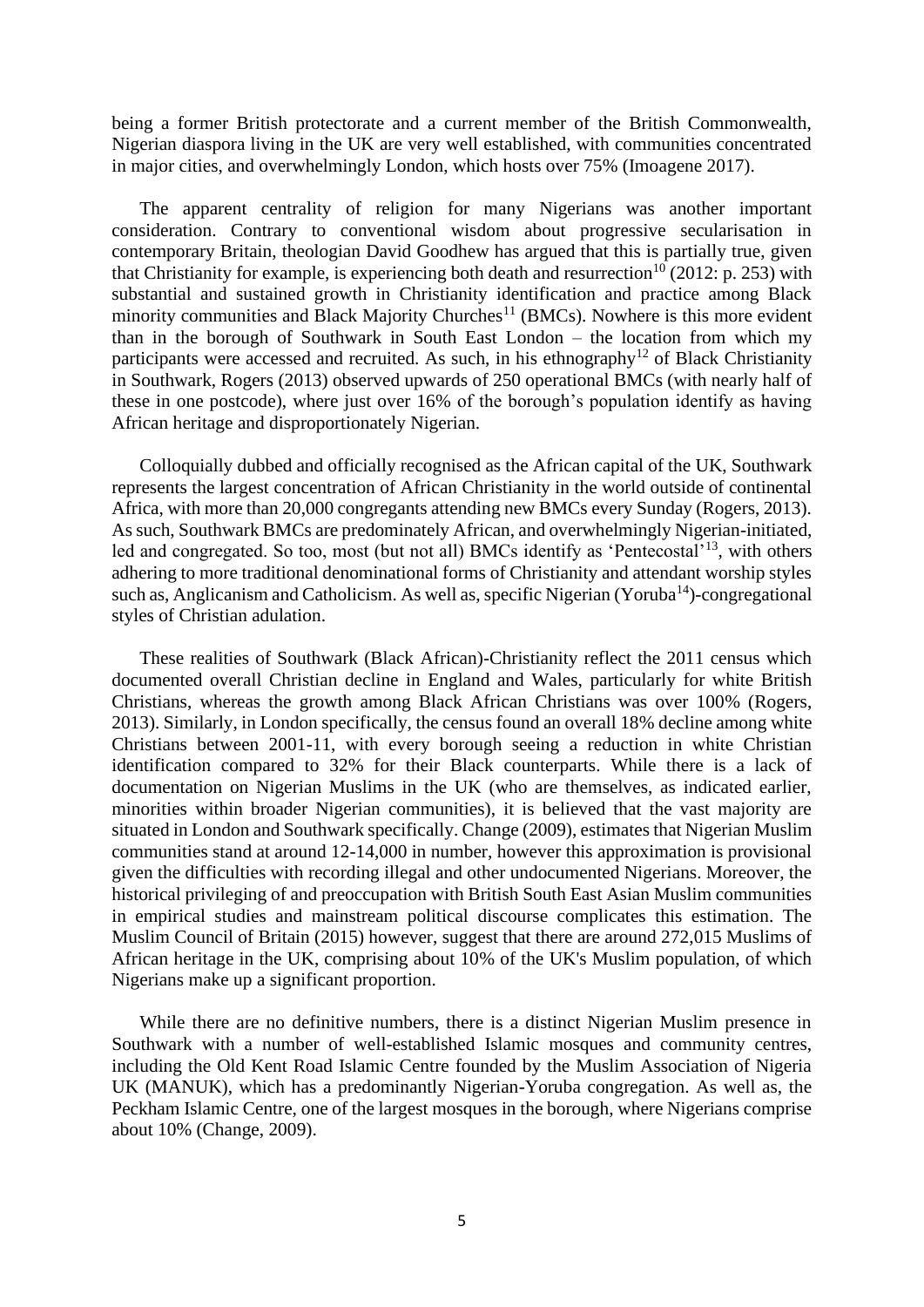In terms of accessing the research participants, most were assembled through a network of personal, social, and professional relationships. The idea was that members of this network would act as primary points of contact, who would, through a snowball sampling strategy, recommend and/or refer other Nigerians who they thought might be interested in the research (Denscombe, 2010). As such, these networks were a "primary vehicle for eliciting findings and insights" (Amit 2000, 2). On other occasions, access was facilitated via gatekeepers in participants' place of worship and commune. Irrespective of recruitment and selection methods, all chosen participants met the criteria of focus group segmentation. Focus group discussions took place in different settings suggested by participants, including local community libraries, faith-based centres, rent-to-use conference rooms and at their homes.

Appropriate ethical approval was sought. All participants were provided with information about the research before participating. Anonymity was assured – pseudonyms are used here. The qualitative data was analysed using a thematic and discourse analysis of audio recorded transcriptions focusing on participant's interpretations and practices of international development.

The decision to examine the empirical realities of Nigerians in the context of religion and international development was also informed by my identification as a Nigerian and my experiences of the interconnectedness of religion and development practices for Nigerian church congregants. My relationship and identification with religion is at once predetermined and concreted by family functioning, as it is iterative, eclectic, and unintentionally anthropological. I am the product of an interdenominational Christian marriage, with a migrant-British father who was raised in/with the liturgical traditions of Nigerian Anglicanism led by the Church of Nigeria. As well as, a UK-born and partly Nigerian-raised, Roman Catholic mother, whose father, an  $Oba^{15}$ , subscribed to the indigenous, precolonial Yoruba religion, spiritualisms, and practices of If $\acute{a}^{16}$ . Whose own father before him, my great-grandfather, was conferred with the supreme pontiff-awarded, Knight Papal Order of St Sylvester<sup>17</sup>. While I –a British Nigerian, Southwark-bred, hybrid of Anglo-Catholic-complementarity, spent his formative years attending disproportionately white Catholic churches, before exploring the ceremonial worships styles of many different UK-based Nigerian and BMCs during adolescence and young adulthood.

Within these walls of former bingo halls, leisure centres, school gymnasiums and working men's clubs; salvation, spiritualism, and intimate approximation to the 'Most High' were currencies with a time-limited purchase which warranted a devotion that was Duracell-charged in excess and tamed-vulgarity. No more was this evident than in parishioners' philanthropic contributions via the church and allied religious organisations to support poverty-alleviating missions in African countries, even (and very often) at the expense of real significant personal sacrifice. Be it a bake sale, a sponsored run, a pay-to-watch talent showcase, voluntary church offerings, or shipping second-hand clothing and toiletries to Nigerian orphanages and singlemother shelters. I observed that traditions of transnational 'giving' and charitable servicing, among predominately Nigerian congregations, were deeply implicated within and advocated by their symbolic expressions and materialisms of faith. Suitably, it is here that we now turn to the analytical discussion of the research's empirical findings.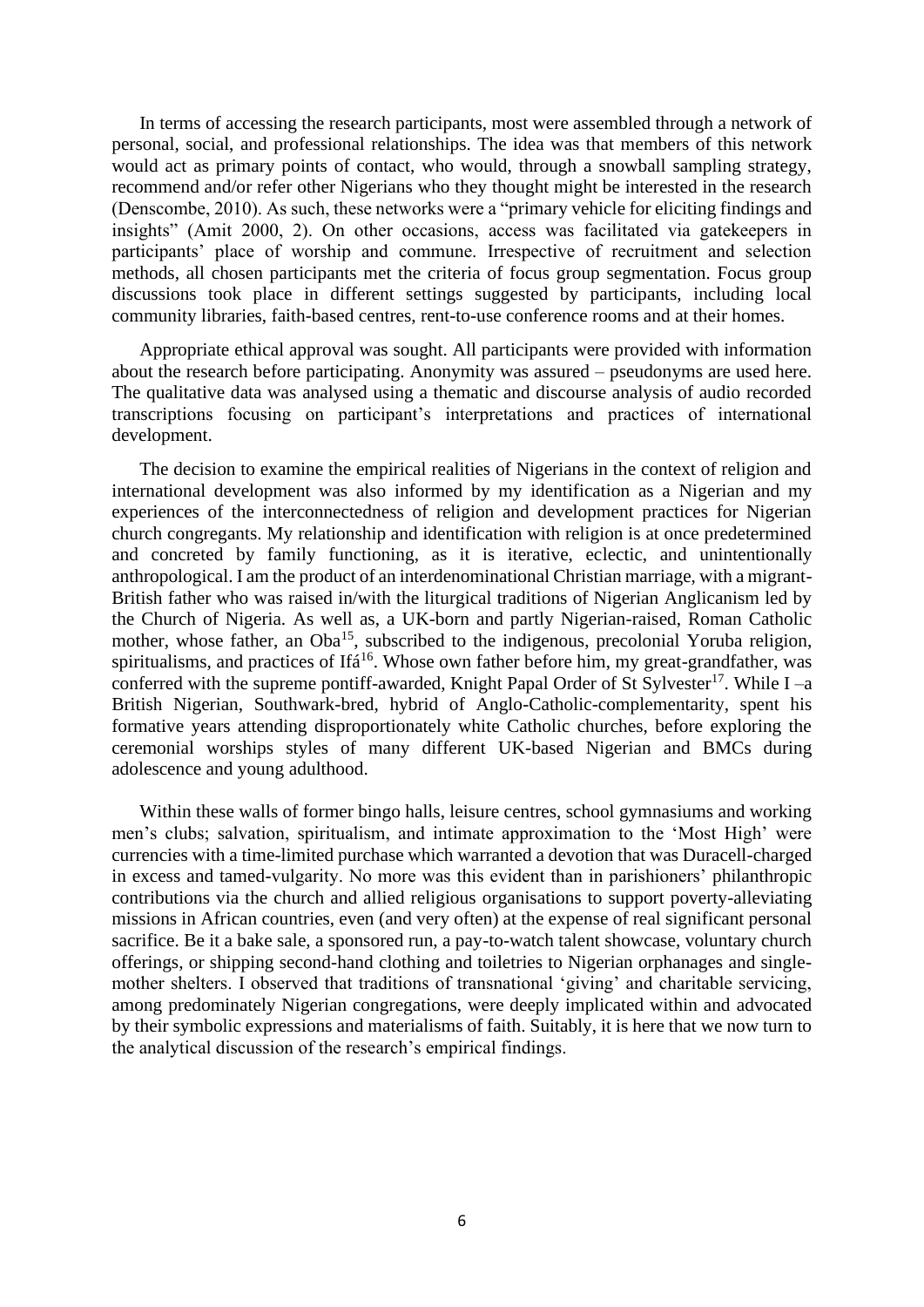### **3. Faith-Full Support: Diaspora Religious-Faith Identities and International Development**

Colloquially described (in Yoruba) as 'Aladura', meaning 'praying people'; to say Nigerians are generally religious, is an understatement. Whether spoken or unspoken, religion and attendant narratives of faith are the instrumental and instructive rhythms of contemporary Nigerian diaspora realities and identifications. In focus group discussions, participants, notably older members, would often insentiently, preface (and close) introductions, pleasantries, and informal conversations with "We thank God", "God is good", "Alhamdulillah"<sup>18</sup> and/or "Inshallah"<sup>19</sup>. Far from being understood as mere verbal trivialities, these verbalisations of 'gratitudinal thankification'<sup>20</sup> were the small but very palpable examples of how religious discourse imbue and orientate the 'everyday talk' and lived realities of Nigerians. As such, for Nigerian Christians and Muslims, religion is critical to their interpretations and discussions about identity, and virtually all discussants mentioned that their religious-faith subjectivities meaningfully shape their participation in development-related activities via remittances and other non-monetary transnational contributions. They often referred, or alluded to, some form of moralised rationality or doctrinal justification for their philanthropic 'acts of giving' and support. This is realised in the following statements.

58-year-old Meredith, a self-described "practicing, devout Muslim" shared for example:

"…We have Qur'anic responsibilities …, social, civic responsibilities, a duty to not only show, but also be, a form of charity to others, especially the underprivileged, you have to show them compassion and consideration, you know? There are several Qur'anic scriptures […] and in the teachings of Prophet Muhammed that calls attention to social and economic injustice and the sharing of wealth for the welfare of the poor and oppressed. This is extended to your nearest and dearest too, so as instructed …, when and where I can I give money to family over there [Nigeria] who are struggling. My sister and I banded together to buy our great aunt a small fishing pond, so she could start selling them to the locals and make a decent income …you see, my benevolent efforts are sacred efforts, my charitable monies are sacred monies …it is halal wealth shared for the betterment of another"

Much in the same spirit, 25-year-old Christopher an Evangelical Christian and congregant of a Nigerian-BMC, explained:

"I'm a walking-talking Oxfam [laughter]…, in the sense that my faith teaches that looking out for the less fortunate including many of our families back home in Africa is an honourable, blessed act, its almsgiving. There's a verse in the Bible that goes something like …oh gosh, I put myself on the spot now [laughter]...okay, "And do not forget to share with others, for which such sacrifices God is pleased". Sometimes you forget that just because you're living a fairly decent life here [in Britain] doesn't mean it's all honkey-dory for family back home [Nigeria]…, a lot of my cousins don't even go to school, they can't afford it, I help out the best I can, this is who I am through my faith, what I identify as, my religious DNA."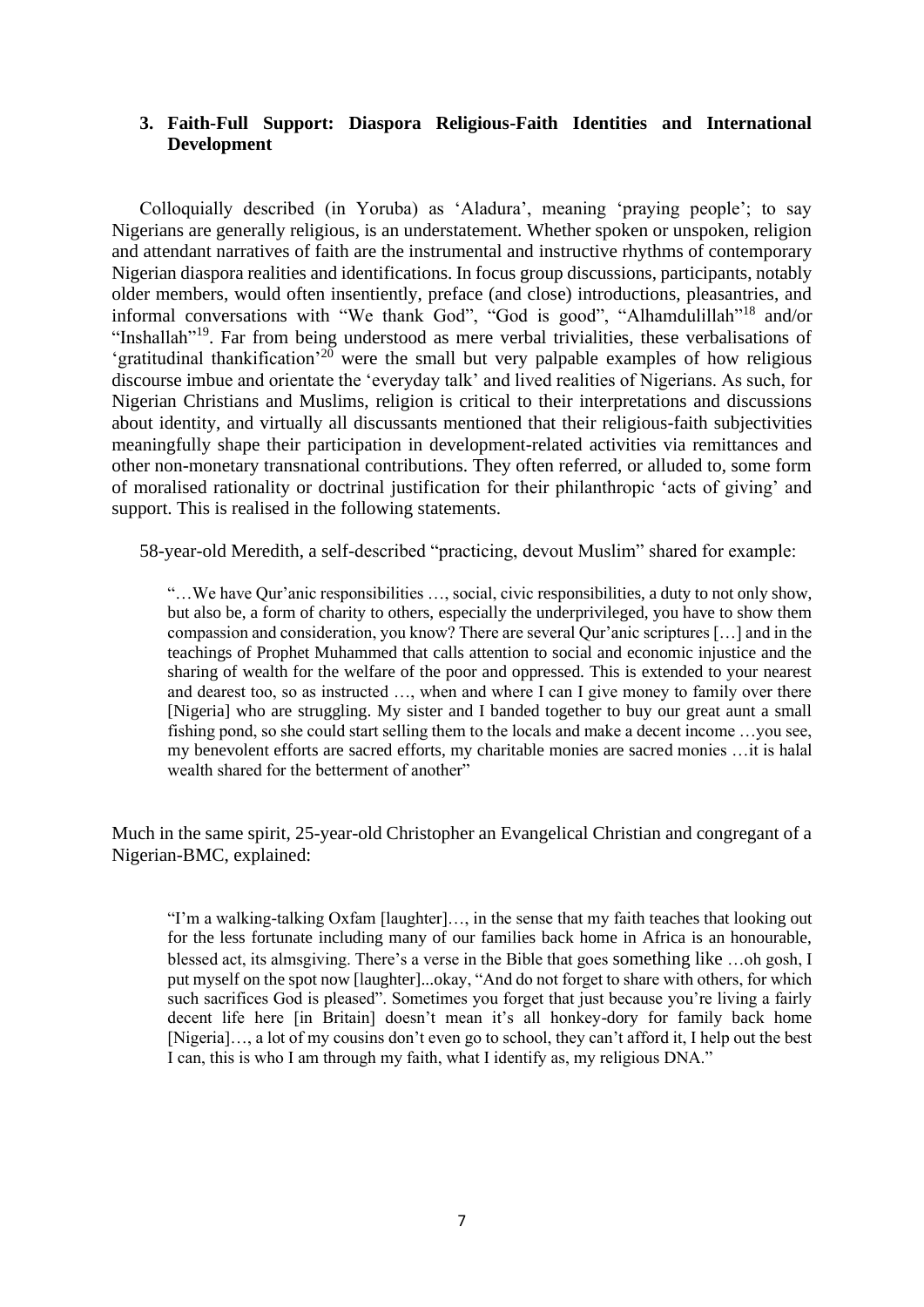While Roman Catholic, videogame designer Nathan, said:

"Helping those in Nigeria is a form of evangelism<sup>21</sup>, it's helping through faith..., it's an outward sign of an inward grace, and as a Catholic I see myself in this calling, this is who I am, what I'm called to do. So, I'll heed to God's call. So, if that means sending my old university textbooks to my uncles, scaffolding a village community centre, or paying for my grandads' monthly check-ups, so be it, it just takes pressure off them."

(Male)

Additionally, Nigerian discussants reported that their development-related activities form a critical part of their ministerial and congregational tasks and responsibilities. Some said for example, that they pledge one-off donations or "commit" to more regular and substantial monetary contributions through tithe<sup>22</sup> or zakat<sup>23</sup>, in their church and mosque, respectively, often citing their religious-faith identities as a justification for these engagements.

54-year-old Immanuel an Obstetrics and Gynaecology specialist for instance, divulged that he partakes in his church's tithing scheme addressing (among many other things) genderbased poverty and women's rights injustices in Nigeria and other African countries.

"In Seventh-day Adventism …as a Seventh-day Adventist myself, putting faith into action is encouraged […] I'm on what you call an Annual Stewardship Programme and basically, I pledge a tenth of my annual salary in support of my church's overseas missionary aspirations like poverty reduction in Africa…, Our aim as Jesus-followers, as Christian-identifying people is to provide financial support in the area of breast and cervical cancer screening for women in Nigeria who can't afford them, as well as, tackle issues of female genital mutilation over there too. We're also trying to provide school uniforms, stationery and books for children who don't have in Africa ..., our goal is to get more girls into schools." (Male)

Similarly, another participant, 31-year-old Zainab, a Sunni Muslim and congregant of a Nigerian-majority mosque, mentioned that she donates a portion of her salary via Zakat to support "the crisis of hungry Muslims" as she put it, in Northern Nigeria.

"I give Zakat it's an Islamic obligation for the poor and needy, our mosque works closely with the Peckham Muslim Centre and they help allocate the Zakat to different types of causes, recently they've been helping our Hausa brothers and sisters in the northern states of Nigeria …, they're really poor in that part of Nigeria. They [Muslims in Northern Nigeria] have the highest infant and mortality rates in Nigeria and the lowest rate of child enrolment in schools…, hopefully we can do our little bit..., Inshallah."

Participant commentaries raise some interesting and critical discussions, not least that, Nigerian religion(s) and faith subjectivities are necessarily implicated in, intimately tied to and, instrumental for understanding their interpretations, engagement, and relationship(s) with international development. We understand this interconnectedness in the context of their transnational development-related activities via remittances and allied non-monetary contributions/services to their heritage country, which are noticeably constituted within moral obligations, justifications and values that are distinctly 'religious'. That is, from one statement to another, participants provide individual testimonies of how their Christian and Muslim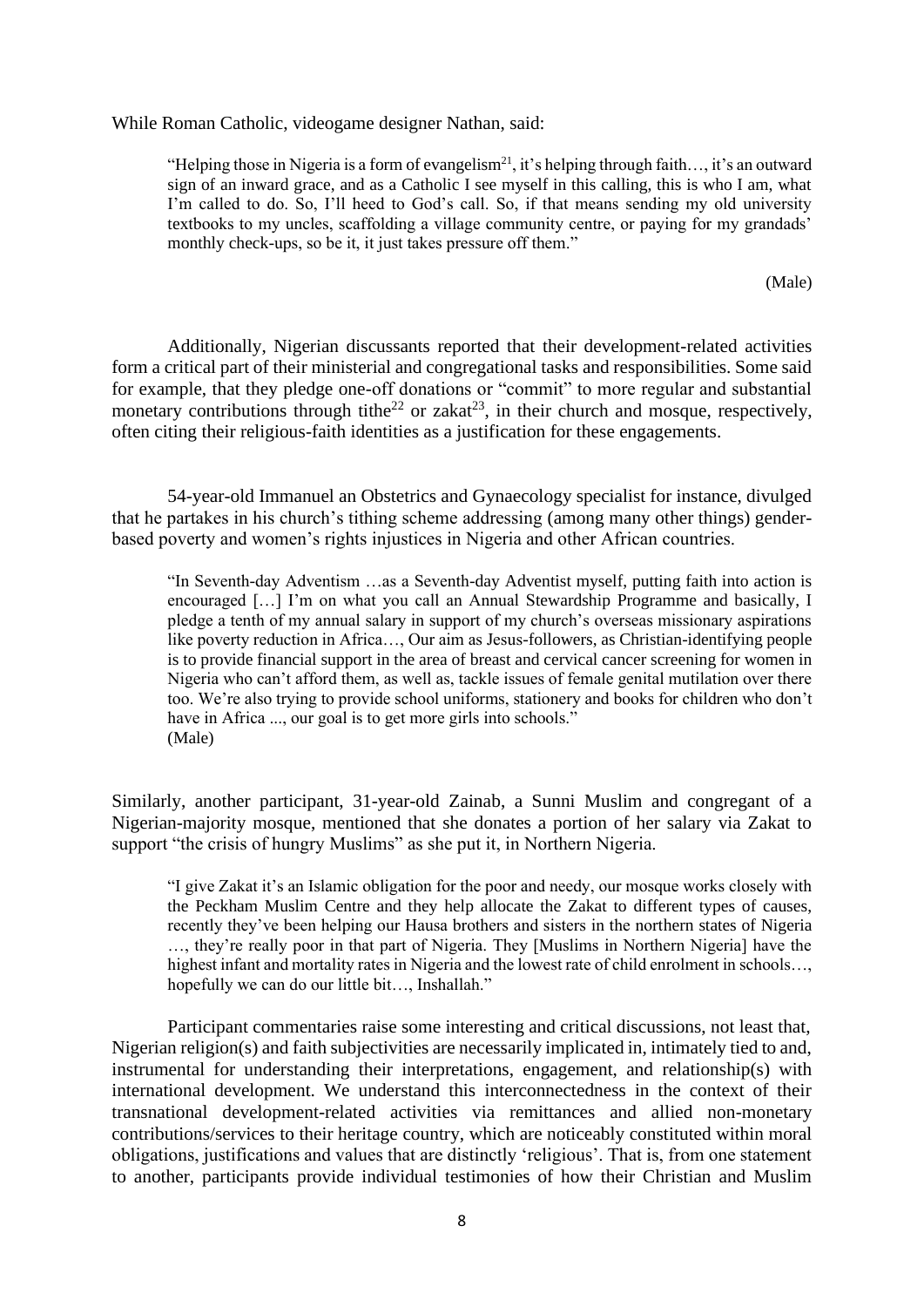identifications provide the theological and doctrinal vocabularies through which they articulate their interpretations of/for international development. These Nigerian faith(ed) vocabularies of development are centred around and if not, allude to discourses pertaining to embodied notions of humanitarianism, stewardship, reconciliation, compassion, and justice. These are all complementary features which are constituted within some historical conceptual interpretations of international development which frame them within some sort of religiously inspired altruistic rationality, of Florence Nightingale approbation (Corbonnier, 2013).

We understand then that this provides the moralised space and framing within which Nigerian motivations for, interest and involvement in development, are orientated and solidly anchored. Such vocabularies also inform and determine their different priorities and strategies of help and 'giving' in Nigeria. It is unsurprising then, that participants often provide scriptural (that is, Biblical and Qur'anic) or 'parableised' rationalisation for their development participation. As such, these empirical realities suggest that one cannot underestimate or separate the role that religion and attendant faith identifications has in scripting the broader moral narratives and obligations that inform Nigerian values and behaviours. As well as, their vocabularies of justification for engaging in international development.

Similarly, Nigerian interpretations of development as "putting faith into action" as one discussant put it, "helping through faith" and "an outward sign of an inward grace" as another described. So too, referencing development as "evangelism", is critical for (re)theorising the epistemological and operational properties of international development in terms of 'performativity'. That is, Nigerian participants dually conceive development as some sort of indeterminable, discursive construct undergirded by (their) scripturally instructive religious romanticisms and imaginations<sup>24</sup>, but also as an eminently actionable demonstration, measurable 'practicality' or 'performance' of their faith subjectivities. Within this theoretical framing, Nigerian religious-faith identifications are not only implicated in but are necessarily performed (vicariously) 'through' and 'as' development itself. Development in this reconstituted and metamorphosed presentation, suggests a certain palpability, dynamism, adaptability, and multidimensionality which transcend development's secular, technocratic definitional limitations. Towards axes of interpretations of 'performance' from which Nigerian faith identities and 'development' meet and contend in their own performative spaces of interaction.

Development 'as' a religious or faith(ed) performance then, submits that development is and cannot be faith neutral in the context of Nigerian-development interpretations, engagement and practices. As such, religious-faith identities are fundamental for recognising how Nigerian's understand the opportunities and challenges of life in their country of heritage, and how they respond to this. Moreover, to further complicate interpretations of development as religious performativity; in conversations about the interconnectedness of religious identities and development, participants were largely self-referential when rationalising their religiousdevelopment activities, with statements such as, "this is who I am through my faith…my religious DNA", "I see myself in these acts of God's calling" and "this is me and I am this…sending money is a reflection of me". Not only do these statements reinstate the intertwining of Nigerian religious identifications with development practices but also that participants conceive themselves (their religious/faith identities), as embodiments and/or conceptual reifications of international development itself.

As such, for Nigerians development is at once a religious performance *and* a material expression, extension of their 'religious selves'. It comes as no surprise then that Christopher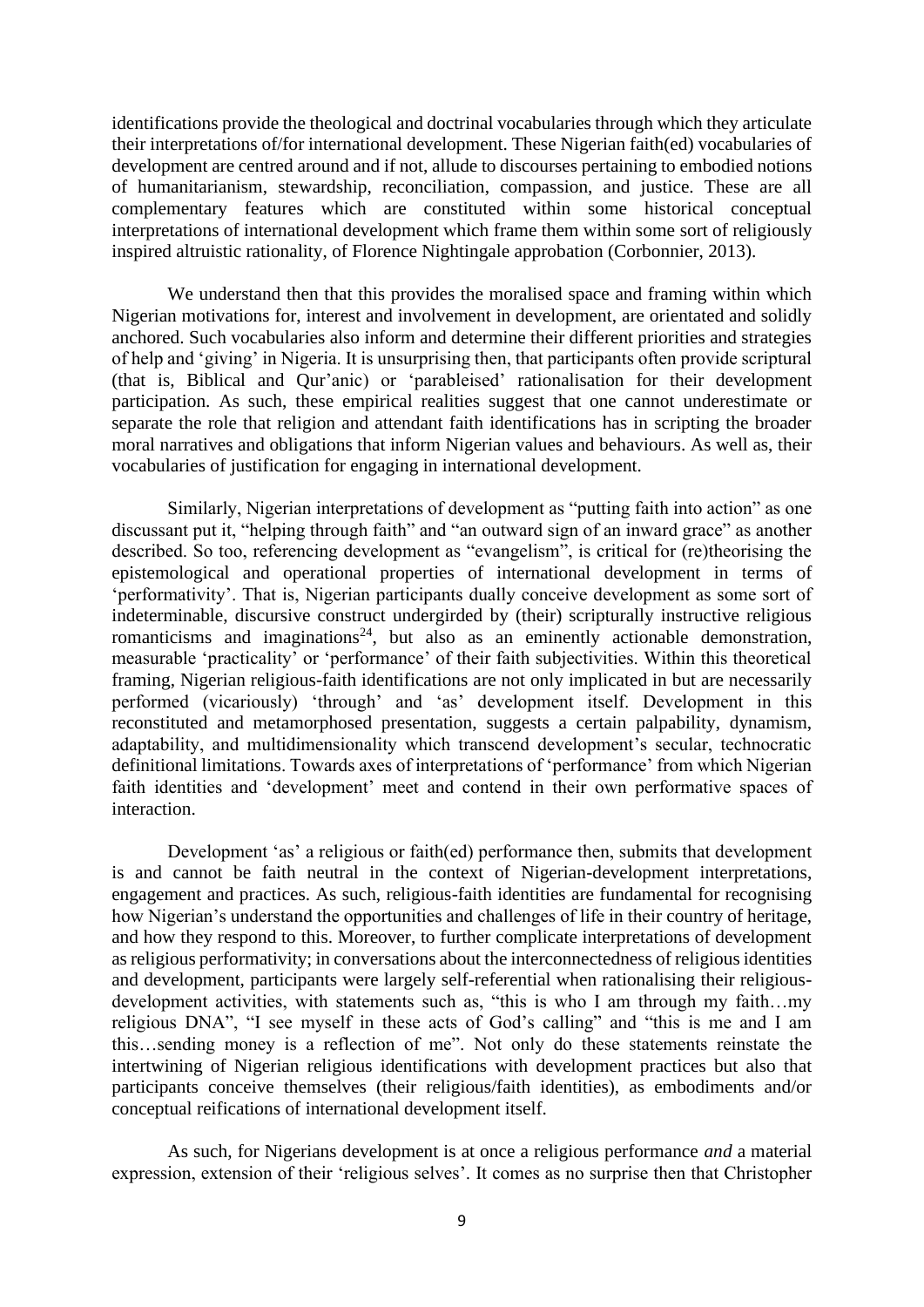would describe himself as a "walking-talking Oxfam" (cited above), with Oxfam, an NGO, being a metaphorical apparatus and an official interlocutor of development and by extension, a signification to resemblance of Christopher's sense of religious self as understood in his development acts.

Relatedly, it is worth noting how Nigerian participation in more formal religious obligations such as, tithing and Zakat, as evidenced by Immanuel's involvement in the "Annual Stewardship Programme" and Zainab's observance of Zakat, demonstrate how churches and mosques incorporate acts and discussions of development in their practices. As such, there is some mutuality or reciprocity between Nigerian transmutation of 'faith into practice' and how the practice of that faith in more formalised worship, also simultaneously evokes this.

Interestingly, Nigerian commentaries also reveal a supplementary 'self-servicing' motivation behind their development-related engagements that goes beyond (or perhaps, is parallel to) the guise of their religiously inspired altruistic justifications. What I mean by this is that Nigerian's material and immaterial transnational contributions and acts of service are not entirely selfless, unconditional generosities. Rather, they are nonpecuniary reward-based reciprocal demonstrations of righteousness and salvation, performed with the hope to receive (and negotiate) God's atonement and forgiveness in the afterlife. With that said, 'doing' development via (or as) faith has a dual functioning for Nigerians. Firstly, it serves to address and respond to financial and socio-political exigency informed by development-related issues and concerns in their country of heritage. Secondly, it is a means to self-servingly satisfy the 'eligibility criteria' upon which God's favour is received.

On a similar note, with references to development activities as "sacred monies", "sacred efforts", "blessed acts" and "Christ-filled holy contributions" as another described, adds a new filter for understanding how Nigerian faith communities conceptualise international development. Whereby Nigerian remittances and non-monetary transnational contributions are not just pecuniary materialisms, they are conceived as somehow imbued with spiritually transformative properties that transcend monetary 'marketplace value'. This conceptualisation of development contributions by Nigerians affords it a signification that is distinctly sacred and consecrated in a religiously moralised economy of development<sup>25</sup>. Within this frame, Nigerians' supposed sacralised development contributions, function within systems of meaning and practices associated with and constituted by moral expectations and theological obligations which frame their religious identifications.

Participants also mentioned how their development participation and construal is equally informed by, and is implicated in, their cultural identities and family community life. Nigerians, like many other African communities, have strong intergenerational relationships and are connected through personal histories, shared cultural values, and acknowledged traditions of culturally informed family obligation and reciprocity (Davies, 2012).

Several revealed that they support their families due to familial obligations as "Nigerians" and/or "African": they give to demonstrate reverence, respect and gratitude to parents and grandparents; protect the honour of their families' reputation; and or assure their economic wellbeing. For participants, regardless of their generation, this sense of cultural duty was deeply held**.** However, what was particularly interesting is that while cultural identifications were cited as additional justifications for engaging in transnational philanthropic activities, these justifications were incidentally religious. That is, liturgical, scriptural, and philosophical aspects of their religious identities are instrumentalised in their cultural obligations "to give". As such, it was generally understood among Nigerians that to "culturally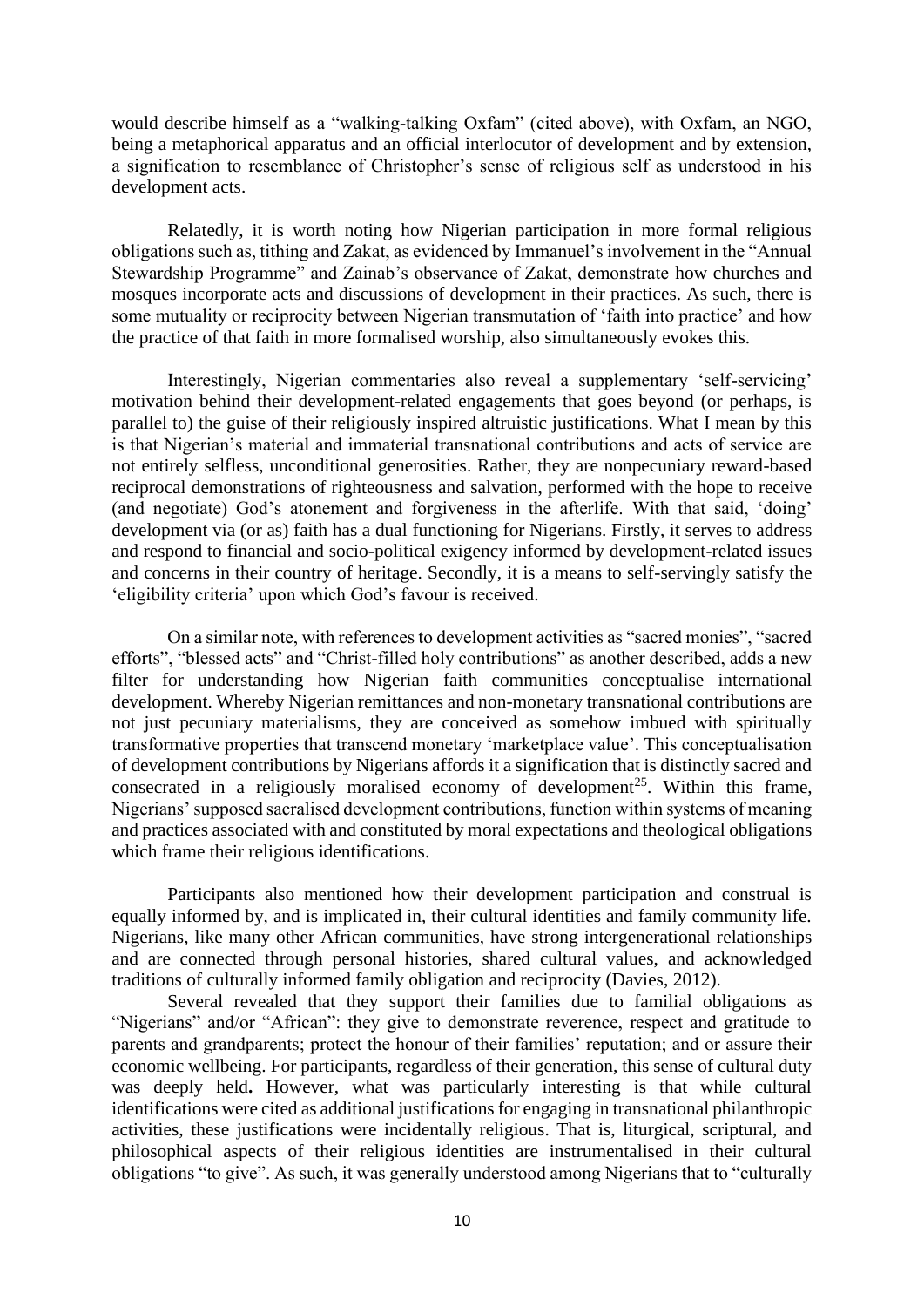identify as Nigerian is to be religious" as one put it, highlighting the mutual inclusivity of both their cultural and religious identifications. It was not uncommon for participants therefore to preface or contextualise their cultural obligations for development activities within religious sentiments, often citing the instructions and lessons of religious text and parables.

In her group discussion, 48-year-old Ayomide for instance, emphasised the religiouscultural significance of financially supporting her relatives in Nigeria, while living in the UK.

"In our communities we're circumscribed by our traditions, they're not part of a bygone age or <sup>26</sup>irrelevant just because I'm not there [Nigeria], I can't imagine foregoing my cultural duty to support my family back home, just as they did for me. It's about being a dutiful child to my parents, no matter how old I am, I will forevermore be their child, their junior, and so, I have to help them out when and where possible. It's a two-way street, as the bible says 'let your father and mother be glad; let her who bore you rejoice"

(female)

Similarly, 29-year-old Promise, expanded on how Nigerian expectations of roles, obligations and support within their families and communities are framed by cultural and religious orientations and reciprocity. He explained:

"…It's kinda like you've scratched my back, so I'll scratch yours, you know? It's give and take. Our parents, grandparents, and great aunts, whoever, have sacrificed, shed blood, sweat and tears which they ploughed into nourishing their children's futures. Me helping them out is a return on their investment, their parenting is rewarded by the receipt of my financial support among other things. That's just our culture…our faith, it's all about being a respectful Nigerian, being an upstanding African, it's what we do, we are taught as Christians to honour our father and mother and share what we have with them"

(Male)

Again, these participant commentaries are revelatory in that they corroborate important discussion points in terms of understanding the constitutive role that Nigerian religious identification and 'narratives of faith' has for their engagement in and understanding of international development. We understand from group discussions that there appears to be a certain depth, quality and foregrounding of religion and religious identification for/among Nigerians that even subsumes, transcends, works adjacent to, or which frames the rationalities of their cultural-obligatory identifications for development participation. Within this frame, Nigerians not only metaphorically conceive international development as religious performativity (as aforementioned) but more importantly, a performativity (a faith(ed) practice) that is also demonstrably culturally 'Nigerian' indeed 'African', in Promises' case. This implores a certain rethinking of international development that includes interpretations which frame it within ideas (and practices) of what can be best described as some sort of 'transnational Afro-religious diasporic performativity'.<sup>27</sup> Whereby, religiously-inspired development acts (monetary and non-monetary transnational contributions to 'home' countries) by African diaspora communities, and Nigerians specifically in this case, are legitimised as culturally-distinct forms, articulations and/or performances of international development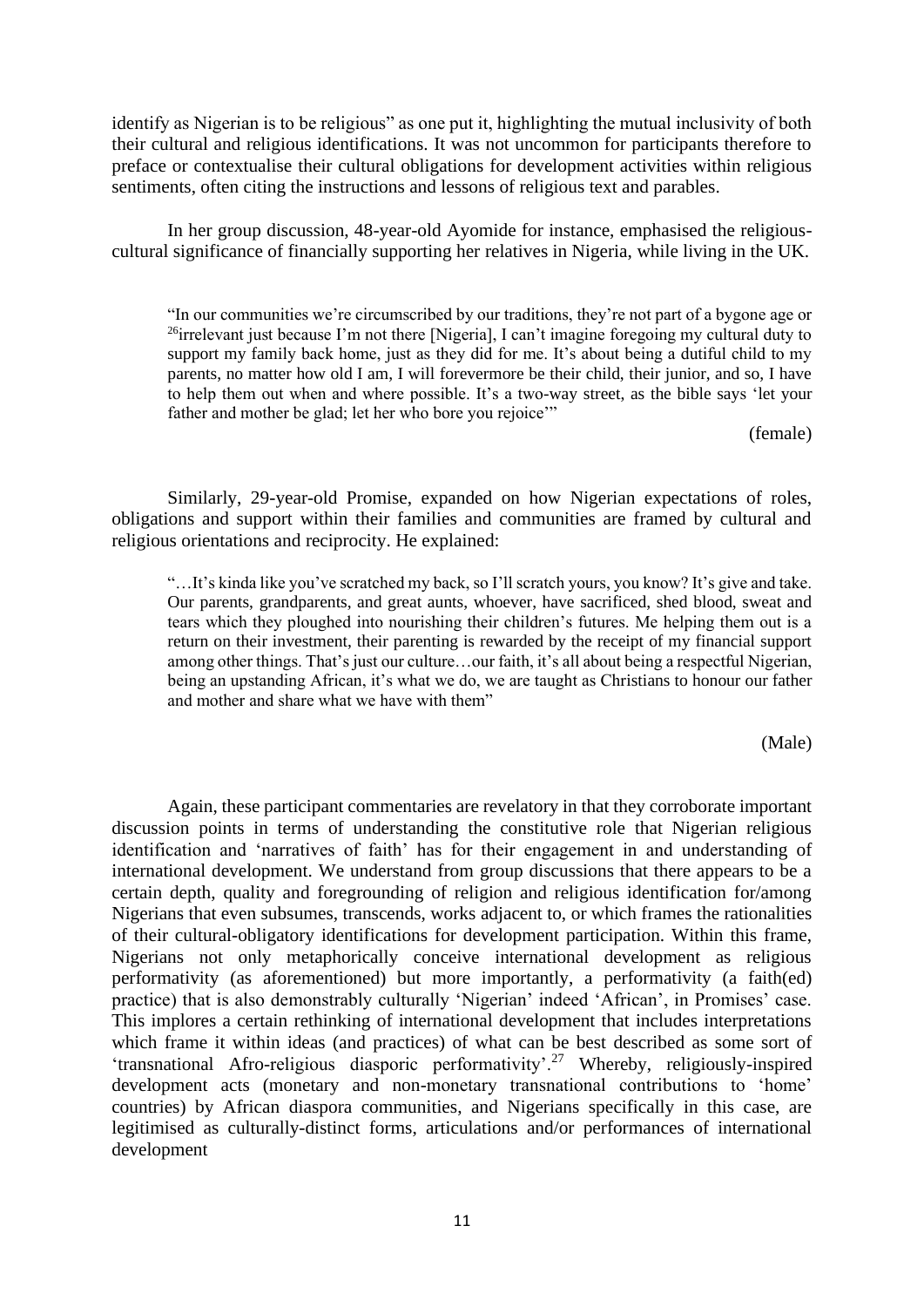#### 28

#### **Discussion and Conclusion**

This article's central thesis necessarily complicates, challenges and 'speaks back to' established interpretations of the international development and religion nexus as seemingly 'taboo', inconsequential and worse, non-existent, as previously discussed (Ver Beek, 2000; Bornstein, 2003; Selinger 2004). It does this by making meaningful contributions to the burgeoning international development scholarship which demystify normative assumptions of development's secularism (Clarke and Jennings 2008; Rakodi, 2007; Deneulin and Bano, 2009; Ager and Ager, 2011). Whereby, alternative iterations of international development are offered which emphasise the material and metaphorical functionality and centrism of religious identification for Nigerian comprehension and practices of development. Relatedly, given fraught relationships between some Nigerian diaspora communities and development NGOs (Ademolu, 2018; 2019), this article is equally useful for understanding that any recognition of religion's significance for and 'as' development among Nigerians, may engender particular forms of productive cooperation and alliances with these faith communities.

It makes important and unique contributions to mainstream and critical scholarship in the interconnected fields of African diaspora identification and international development. It began with the question, or a series of speculative questions and theoretical possibilities, pertaining to the impact that Nigerian religious-faith identities have for how they comprehend and participate in international development. While there is a growing body of interesting and critical development studies literature and commentaries, analysing and critiquing the various meaning(s), centrality and functionalities of religion(s), faith and spiritualities in and for international development. Scant attention has been paid to African diaspora populations - as faith communities, who engage in international development via transnational (monetary and in-kind) contributions to their heritage countries.

Appropriately, by examining the empirical realities of Christian and Muslim Nigerians as an exemplar case study, it has revealed how religion, 'narratives of faith' and attendant religious identifications are instrumental for understanding how these communities – as lay 'development actors' – interpret and participate in international development.

This is understood in their religiously moralised rationalities, justifications, and theological obligations for participating in development-related activities via private remittances and allied non-monetary transnational contributions in their places of worship to their country and communities of heritage. That is, for Nigerians, their Christian and Muslim identifications provide the theological and doctrinal foundation and vocabulary through which they articulate (and demonstrate) their interpretations of/for international development. These faith(ed)-vocabularies of development are undergirded by and organised around embodied discourses of humanitarianism, compassion, and justice. So too, the significance of this religious moralising by Nigerians extends to their conceptualisations of their development activities as 'consecrated acts' operating within systems of meaning and practices associated with and constituted by, moral expectations and theological obligations that frame and which signify their religious/faith orientations.

Within this frame, development is also understood by Nigerians as a 'performance', practicality or an 'action-ing' of their religious-faith identities and of their embodied 'religious selves'. Whereby, their intangible, symbolic religious sensibilities and subjectivities are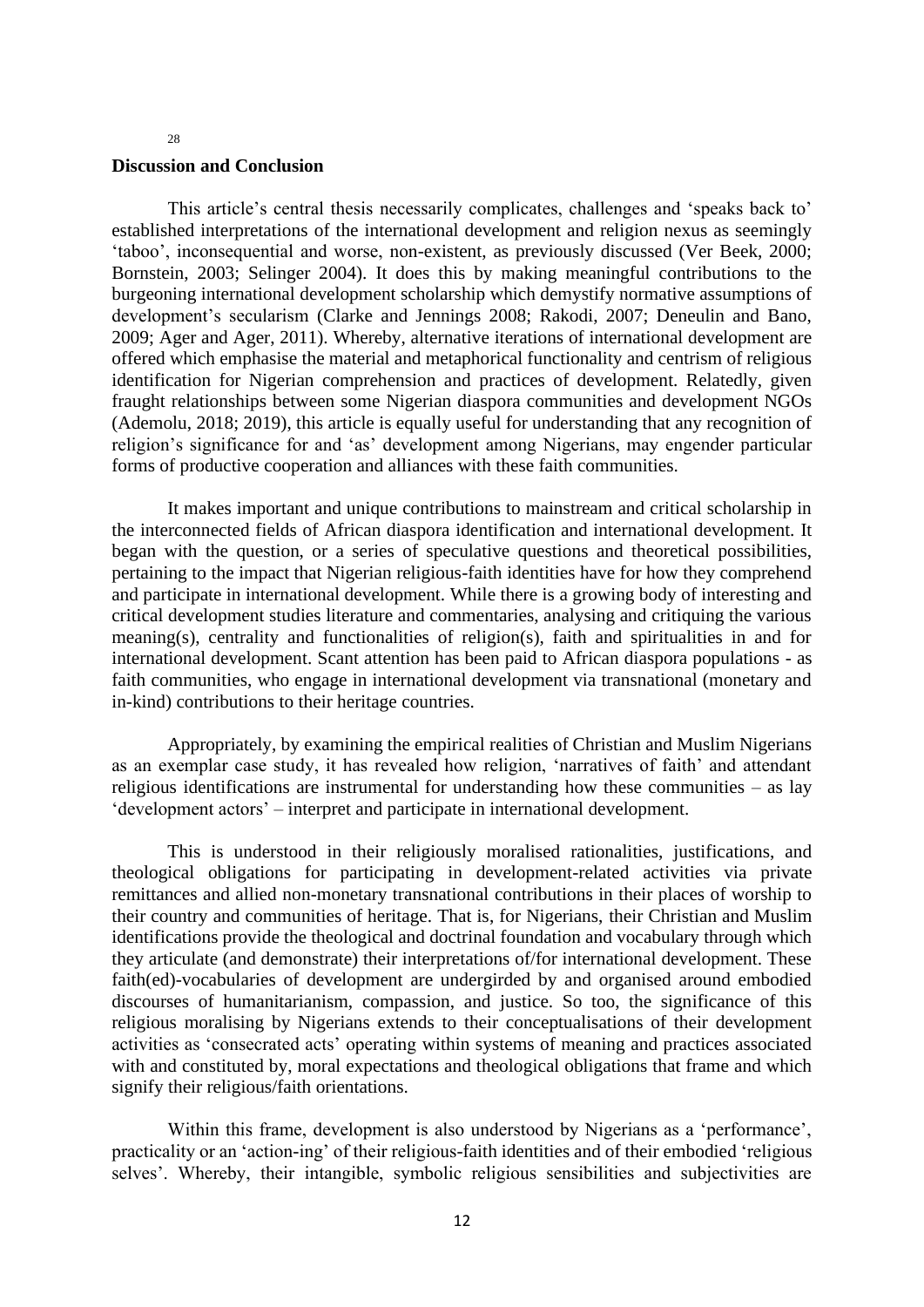transmuted into palpable, material forms. That is to say, they are concrete "outward signs of an inward grace" which are used to mitigate exigency caused by very real development-related issues and concerns of poverty and inequality affecting their families and communities in continental Africa. As well as, material attempts at receiving God's favour.

In this sense, Nigerian religious-faith identifications are not only implicated in but are necessarily performed 'through' and 'as' development itself. Moreover, Nigerians not only construe international development as 'religious performativity' but a performativity, a faith(ed) practice, that is inclusive of their equally religiously informed cultural identities. Interestingly, while these religious 'performances' of development accommodate participants' identities as 'Nigerian', they are not necessarily 'inclusive', or prioritised across faith lines but along them. That is, Christian and Muslim participants target their donations and remittances to their own respective religious communities in Nigeria as is shown by 54-year-old Christian, Immanuel, and Zainab the 31-year-old Sunni Muslim.

#### **Notes**

<sup>1</sup>There is no authoritative definition of religion. Adopting a substantive perspective which analyses Religion in terms of its content and essence such as a widespread belief in (a) God and the 'supernatural/transcendental', this article interprets religion as, a unified system of [doctrinal and/or scriptural] beliefs and practices relative to the worship of a supernatural being that is, a personal 'God' that is above nature and which transcends scientific comprehension (See, e.g., Berger 1974 "Substantive versus Functional Definitions"). Within this framing, religion is understood here as 'organisational' or as an institution in which systems of belief are formally organised, codified and ratified via interpretations of sacred authoritative scriptures (e.g. The Bible, Quran) and/or rites.

<sup>2</sup> Intimately-tied to this article's interpretation of 'religion', 'faith' is used here to describe those with private, personal and 'individualised' relationships with a supernatural being that is, 'God' without necessarily attending (or feeling the need to attend) an organised place of worship – for a variety of reasons. These people 'of faith' may also (partially) subscribe to, and constitute certain (sometimes obligatory) doctrinal, scriptural, and/or ceremonial values and observances in their everyday lives.

<sup>3</sup> The term diaspora is historicised by conceptual and definitional inconsistences (See, e.g., Kenny, 2013), here it applies to migrant communities who moved from their continent/countries of heritage and have now settled (and in the case of their offspring, born) in the UK.

<sup>4</sup> The "Global South" is used here to refer to countries and world regions often called developing/underdeveloped, "Third World", non-Western. When used, the term is placed in quotation marks. For a detailed discussion of the problems with, and pitfalls of, these terminologies, see, e.g., Chant and Mcilwaine (2009).

<sup>5</sup> Non-Governmental Organisations.

<sup>6</sup> Nigerian-born migrants and British-born children of.

 $<sup>7</sup>$  Adapting Meynaud's (1969, 31) definition, technocratic rationality refers to "[an approach to</sup> and understanding of international development] in which technically trained experts rule by virtue of their specialised knowledge, [expertise] and position in dominant political, [academic] and economic institutions"

having arrived as children, or those who were the children of parents who had.

 $10$  See, Goodhew (2012) 'Church Growth in Britain'

<sup>8</sup> See, e.g., Onwuegbuzie, Leech and Collins (2010) 'Innovative data collection', for critical discussions about methodological and theoretical issues such as 'group think' and reflexivity. <sup>9</sup> In the context of this research this included those people born and/or who schooled in the UK,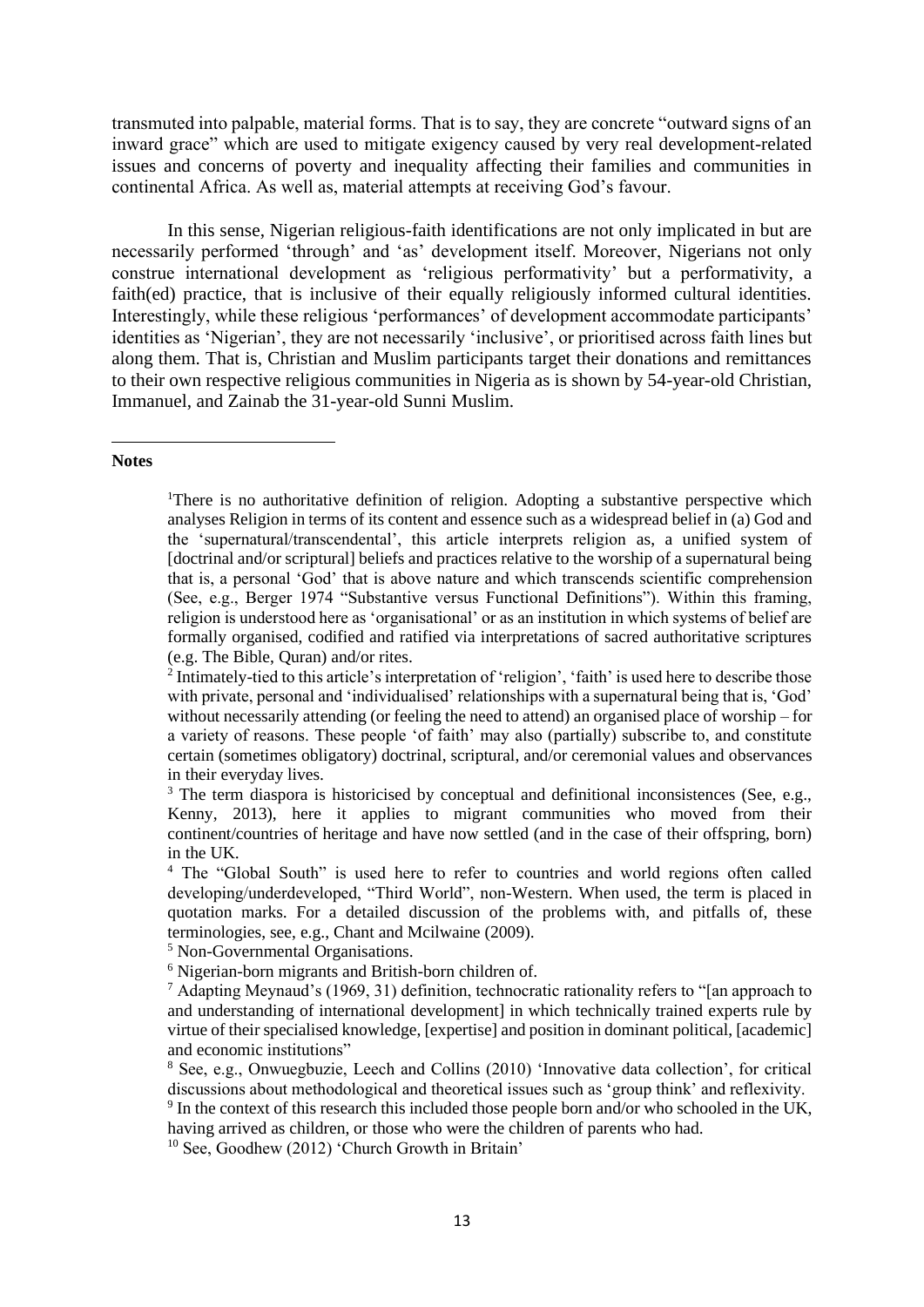$<sup>11</sup>$  Black majority church, a church in which over half of its congregation is Black. According</sup> to Aldred (2007) 'Black Churches', there are 500,000 Christians in black majority churches.

<sup>13</sup> Those Christians who look to the experience of the Holy Spirit by Jesus' disciples at Pentecost

<sup>14</sup> A Nigerian ethno-linguistic community and an indigenous Nigeran religion

<sup>15</sup> A Yoruba title for certain royal rulers.

<sup>16</sup> A Yoruba religion and system of divination

<sup>17</sup> A knighthood awarded by the Pope as the head of the Catholic Church intended to honour the Roman Catholic laity who are actively involved in the life of the church.

<sup>18</sup> 'Alhamdulillah' is Arabic for "all praise is due to God alone"

<sup>19</sup> 'Inshallah' is Arabic for "God Willing" or "if God wills"

<sup>20</sup> A self-coined lingo-poetic phrase, to describe reverential statements of gratitude, awe and respect toward a higher being that is, 'God'

 $21$  Evangelism is the sharing of the Christian gospel

 $22$  Tithe is a one-tenth part of annual earnings, paid as a contribution to the Church and clergy.

 $23$  Zakat is annual payments under Islamic law for charitable and religious purposes

<sup>24</sup> According to Walters (2018) "Religious Imaginations" describes interactions of religion in contemporary geopolitical life.

<sup>25</sup> See Stevanovic (2012) "Remittances and Moral Economies" and Garbin (2017) "Sacred remittances" for similar observations (in the context of migrant remittance-giving) with UK Congolese and Bangladeshi New York immigrants, respectively.

<sup>26</sup> Not to be confused with the indigenous or autochthonous religions of continental and diaspora Africa(ns). Borrowing from Castro and Dawson (2007) "Religion, Migration and Mobility" The term "Afro-religious" – a portmanteau of African and Religious - is used here to refer to the religious and faith subjectivities and practices of/by Black racialised individuals and communities of African heritage.

 $12$  See Rogers (2013) 'Being Built Together'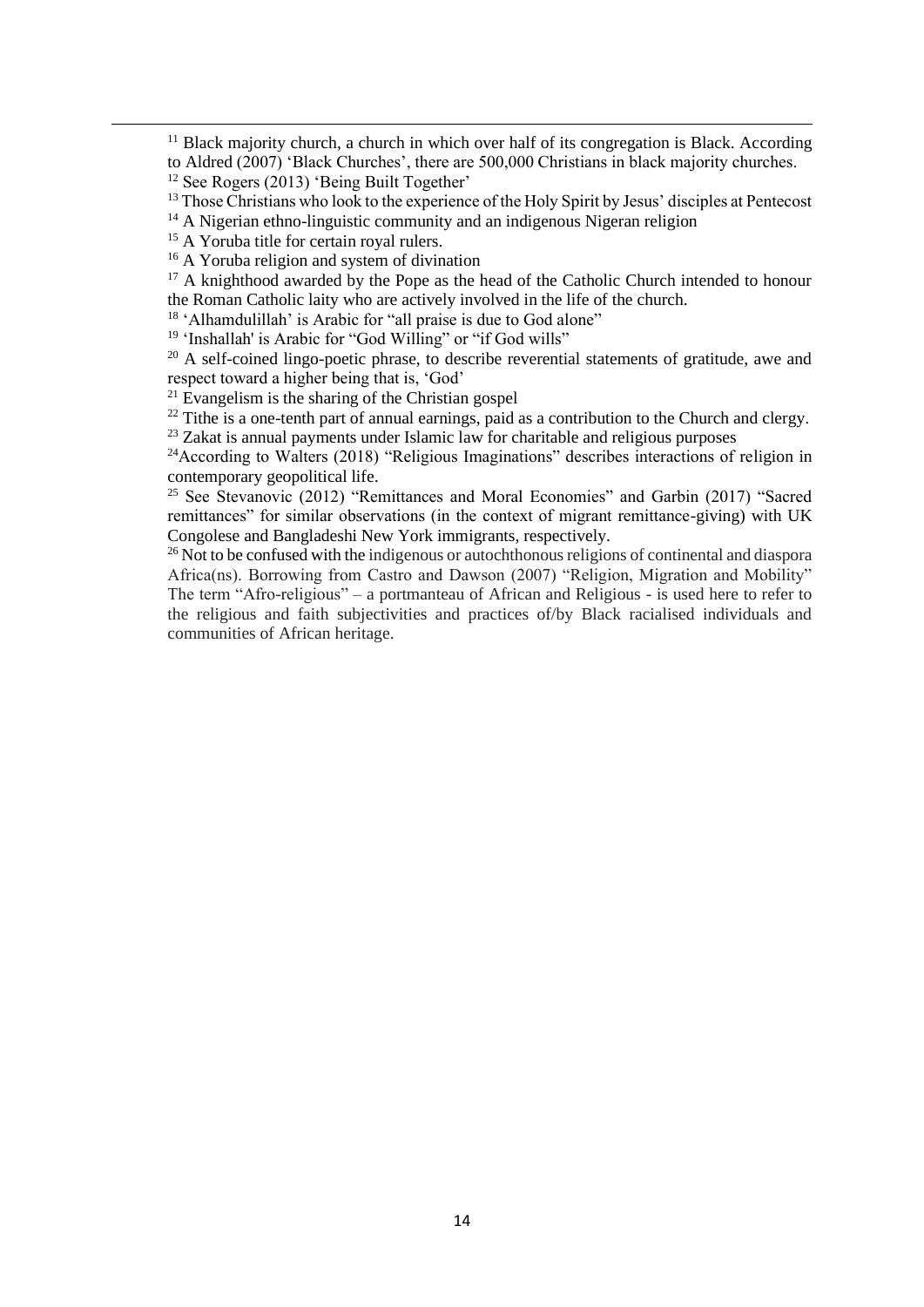# **Acknowledgements**

Thanks to my PhD supervisors Uma Kothari and Dan Brockington who supported the research from which this paper is taken. I would like to also extend my gratitude to Adriaan van Klinken and Eleanor Power for their feedback on early drafts. The comments of anonymous reviewers were extremely helpful in shaping this paper.

### **Disclosure statement**

No potential conflict of interest was reported by the author.

# **Funding**

The material is based upon PhD research supported by the University of Manchester.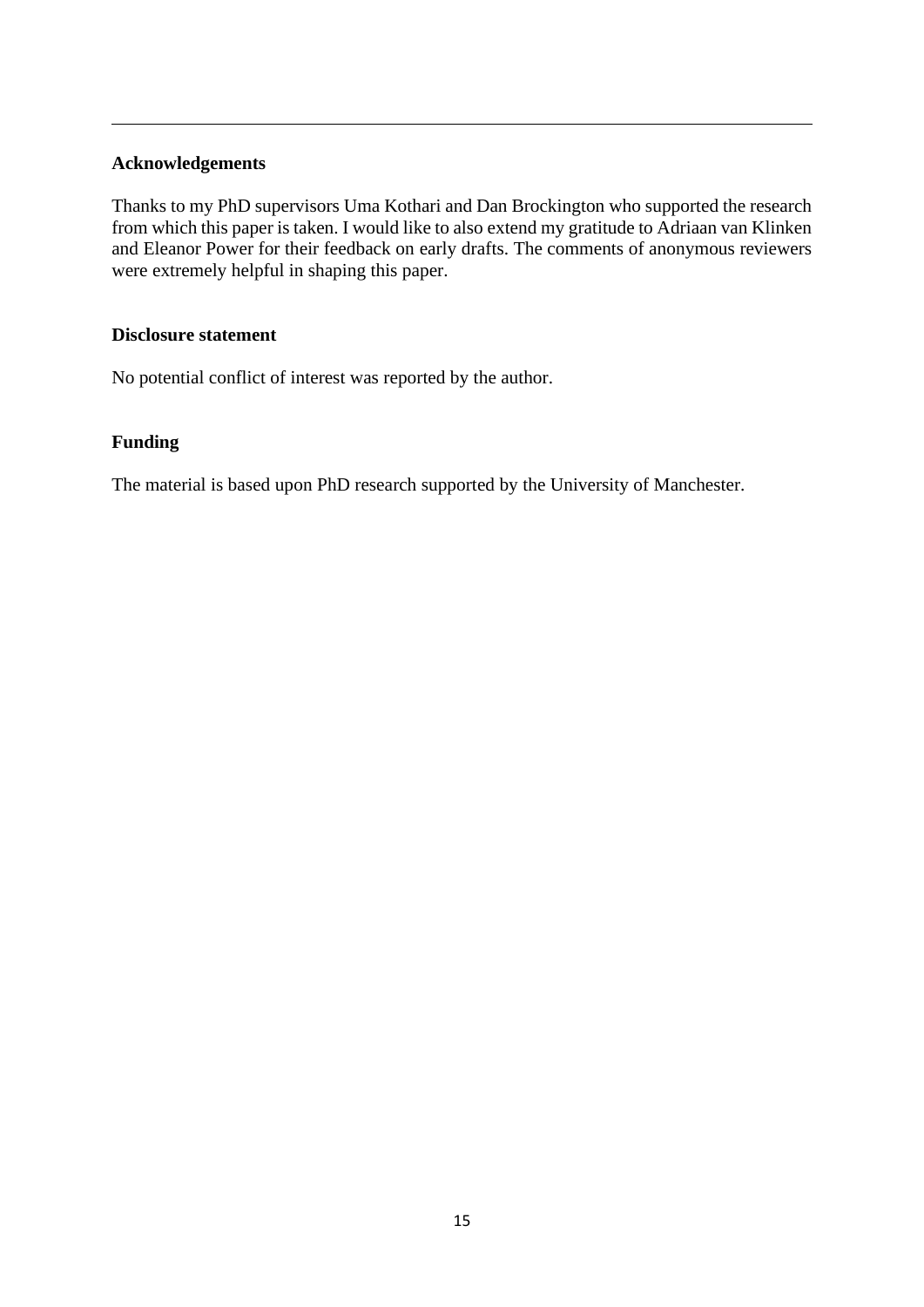## **References**

Ademolu, E. 2018. "Rethinking Audiences: Visual Representations of Africa and the Nigerian Diaspora." PhD diss., The University of Manchester.

Ademolu, E. 2019. "Seeing and Being the Visualised 'Other': Humanitarian Representations and hybridity in African Diaspora identities." *Identities*, DOI: [10.1080/1070289X.2019.1686878](https://doi.org/10.1080/1070289X.2019.1686878)

Ademolu, E., and S. Warrington. 2019. "Who Gets to Talk about NGO Images of Global Poverty?" *Photography and Culture*. DOI:10.1080/17514517.2019.1637184.

Agarwal, R., and W. A. Horowitz. 2002. "Are International Remittances Altruism or Insurance? Evidence from Guyana Using Multiple-Migrant Households" *World Development*  30(11): 2033-2044.

Ager, A., and J. Ager. 2011. "Faith and the Discourse of Secular Humanitarianism" *Journal of Refugee Studies* 24(3): 456-72.

Aldred, J. 2007. "Black Churches contributing to cohesion or polarising Christians and other faith groups?"*. Churches Together in England,* June 15. [http://www.cte.org.uk/Articles/82343/Churches\\_Together\\_in/Features\\_Reviews/Features/Bla](http://www.cte.org.uk/Articles/82343/Churches_Together_in/Features_Reviews/Features/Black_%20Churches.aspx) [ck\\_ Churches.aspx](http://www.cte.org.uk/Articles/82343/Churches_Together_in/Features_Reviews/Features/Black_%20Churches.aspx)

Amit, V. 2000. *Introduction: Constructing the Field.* London: Routledge.

Balchin, C. 2007. "The F-Word and the S-Word: Too Much of One and Not Enough of The Other" *Development in Practice 17(4)*: 532-58. doi:10.1080/ 09614520701469500

Berger, L.P. 1974. "Some Second Thoughts on Substantive versus Functional Definitions of Religion**"** *Journal for the Scientific Study of Religion* 13(2): 125-133. <https://www.jstor.org/stable/1384374>

Bornstein, E. 2003. *The Spirit of Development: Protestant NGOs, Morality, and Economics in Zimbabwe.* New York: Routledge.

Carbonnier, G. 2013 *International Development Policy: Religion and Development.* London: Palgrave Macmillan

Change Institute. 2009. "The Nigerian Muslim Community in England: Understanding Muslim Ethnic Communities" London: Communities and Local Government. <http://thinkethnic.com/wp-content/uploads/2012/02/Nigerian%20Muslims%20in%20UK.pdf>

Chant, S. and C. Mcllwaine. 2009. *Geographies of Development in the 21st Century An Introduction to the Global South*. London: Edward Elgar Publishing

Clarke, G., and M. Jennings. 2008. *Development, civil society and faith-based organizations: bridging the sacred and the secular*. Basingstoke: Palgrave Macmillan.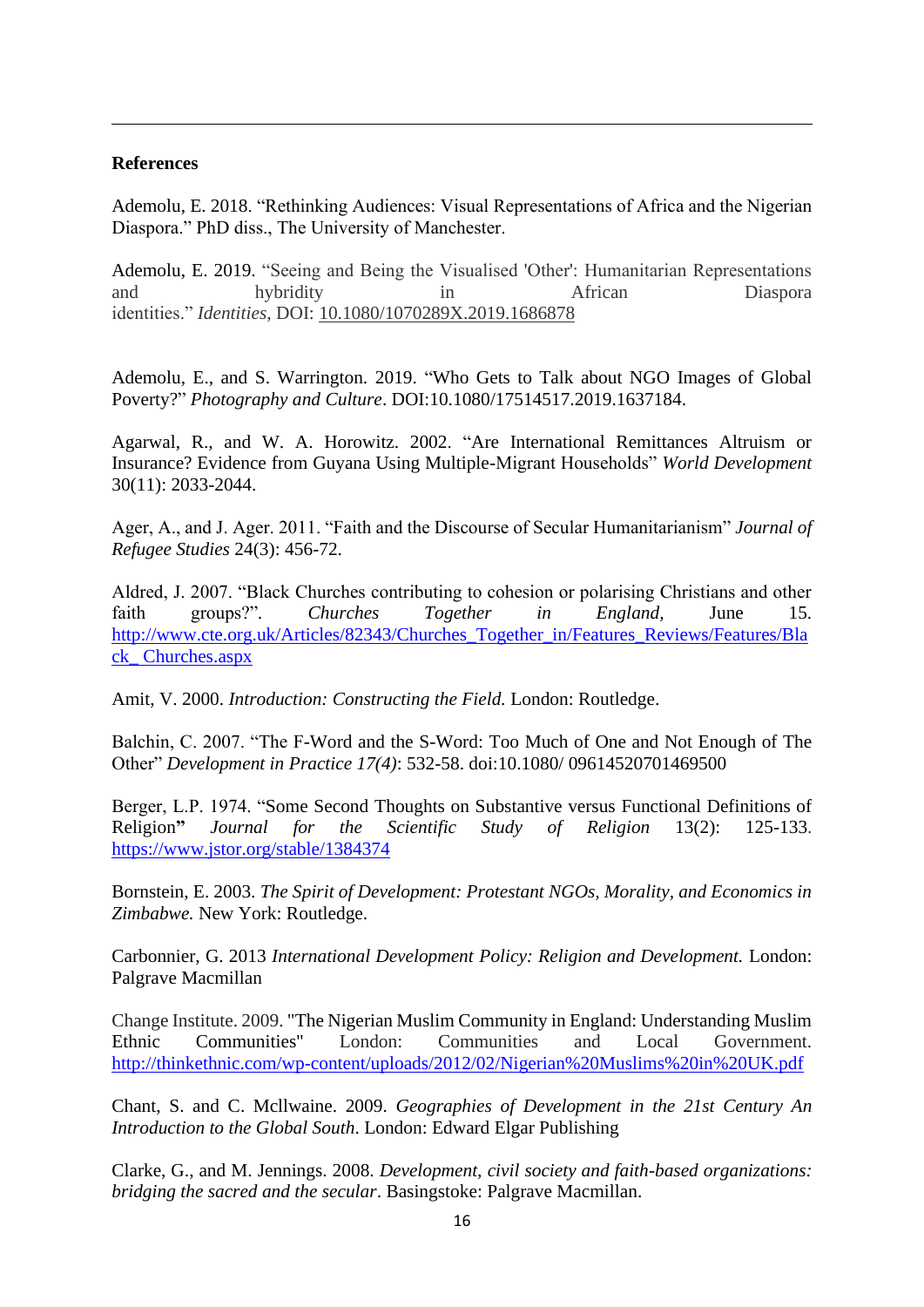Clough, P., and K. Nutbrown. 2012. *A Students Guide to Methodology.* London: Sage Publications.

Davies, R. 2012. "African diasporas, development and the politics of context" *Third World Quarterly* 33(1): 91-108. doi:10.1080/01436597.2012.627237

De Castro, M.C., and A. Dawson. 2017. *Religion, Migration, and Mobility: The Brazilian Experience.* Abington: Routledge.

Deneulin, S., and M. Bano. 2009. *Religion and Development: Rewriting the Secular Script.*  London: Zed Books.

Denscombe, M. 2010. *The Good Research Guide for Small Scale Research Projects*. Buckingham: Open University Press.

Garbin, D. 2017 "Sacred remittances: money, migration and the moral economy of development in a transnational African church" *Journal of Ethnic and Migration Studies.*

Gilbert, N. 2008. *Researching Social Life*. London: Sage Publications.

Goodhew, D. 2012. "Conclusion: The Death and Resurrection of Christianity in Contemporary Britain." in *Church Growth in Britain: 1980 to the Present,* edited by Goodhew. D., 253-257. Aldershot: Ashgate.

Imoagene, O. 2017. *Beyond Expectations: Second-Generation Nigerians in the United States and Britain.* California: University of California Press.

Jones, B., and M.J. Petersen. 2011. "Instrumental, Narrow, Normative? Reviewing recent work on religion and development" *Third World Quarterly 32(7):* 1291-1306. doi:10.1080/01436597.2011.596747.

Kenny, K. 2013. Diaspora: *A very Short Introduction.* New York: Oxford University Press.

Laakso, L., and P. Hautaniemi. 2014. *Diaspora, development and peacemaking in the horn of Africa.* London: Zed Books.

Maurice, N. 2014. *Voices of the Diaspora: A New Vision.* UK: BUILD.

Meynaud, J. 1969. Technocracy. California: Free Press.

Mostafanezhad, M. 2013. "Getting in Touch with Your Inner Angelina: Celebrity Humanitarianism and the Cultural Politics of Gendered Generosity in Volunteer Tourism." Third World Quarterly 34 (3): 485–499. doi:10.1080/ 01436597.2013.785343.

Office for National Statistics. 2011. "2011 Census: Ethnic group, local authorities in the United Kingdom" UK: Office for National Statistics. [https://www.ons.gov.uk/peoplepopulationandcommunity/populationandmigration/population](https://www.ons.gov.uk/peoplepopulationandcommunity/populationandmigration/populationestimates/bulletins/keystatisticsandquickstatisticsforlocalauthoritiesintheunitedkingdom/2013-10-11) [estimates/bulletins/keystatisticsandquickstatisticsforlocalauthoritiesintheunitedkingdom/2013](https://www.ons.gov.uk/peoplepopulationandcommunity/populationandmigration/populationestimates/bulletins/keystatisticsandquickstatisticsforlocalauthoritiesintheunitedkingdom/2013-10-11) [-10-11](https://www.ons.gov.uk/peoplepopulationandcommunity/populationandmigration/populationestimates/bulletins/keystatisticsandquickstatisticsforlocalauthoritiesintheunitedkingdom/2013-10-11)